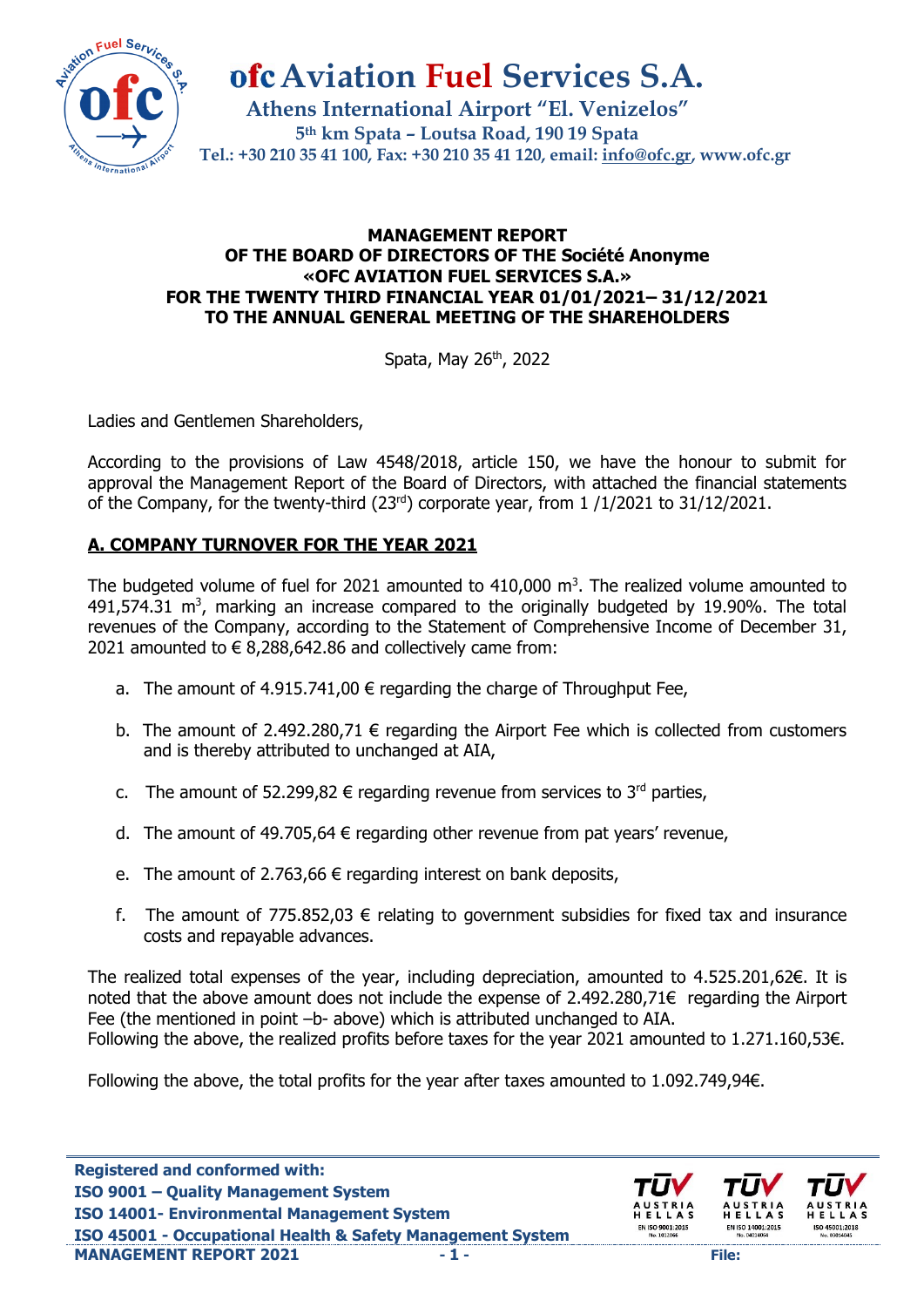

## **Β. FIXED ASSETS**

During the year 2021, expenses were incurred for fixed equipment amounting to 19.904,15  $\epsilon$ , relating to improvements and additions to the Company's fixed assets.

### **C. DISTRIBUTION OF PROFITS - DIVIDENDS**

The proposed Dividend to be distributed to the shareholders, for the year 2021, amounts to 1.488.790,56 €.

### **D. OPERATION RESULTS FOR THE YEAR 2021**

OFC's Operation results for the year 2021, are as follows:

#### **1. Quality of Operation Services Offered**

#### **1.1 Pandemic Effect**

The main issue that affected the operation of OFC, as the rest of the world, was for the second consecutive year the impact of the coronavirus pandemic (COVID-19), which resulted in a significant reduction in fuel volumes for aircraft refuelling, as compared to 2019.

More specifically:

Year 2020 ended with 295.394 m<sup>3</sup>, i.e. 37.5% of 2019, while year 2021 ended with 491.574 m<sup>3</sup>, i.e. 62.4% of 2019 and at the same time an increase of 66,4% on the quantities of 2020.

The existing Emergency Plan No.16 - Pandemic, was revised several times with the cooperation of the Safety Technician, the Occupational Doctor and following multiple emergency instructions issued by the Hellenic Republic and JIG received throughout the first half of 2021.

OFC's personnel implemented all new measures against COVID-19 using specific questionnaires for both Staff and Third Parties.

Fuel quality protection procedures continued, based on JIG Standards requirements, and continued, as in 2020, the special operational plan to ensure fuel replenishment in parts of the HYDRANT pipelines that, due to the significant reduction in refuelling, were not being used and had to be filled with new fuel.

### **1.2 Annual Operational Objectives**

Met and implemented 2021 objectives, of which following are the main:

- 1. Implementation of all inspections' recommendations.
- 2. Customer Satisfaction: Based on the requirements of the three Management Systems in place at OFC (ISO 9001, ISO 14001, and ISO 45001) the assessment of OFC was requested by its customers and the total rating is 4,95 on a 5-point scale.
- 3. Completion of the study fuel receipt in parallel via both the pipeline and fuel tank trucks with the cooperation of an Engineering Consultants Company.

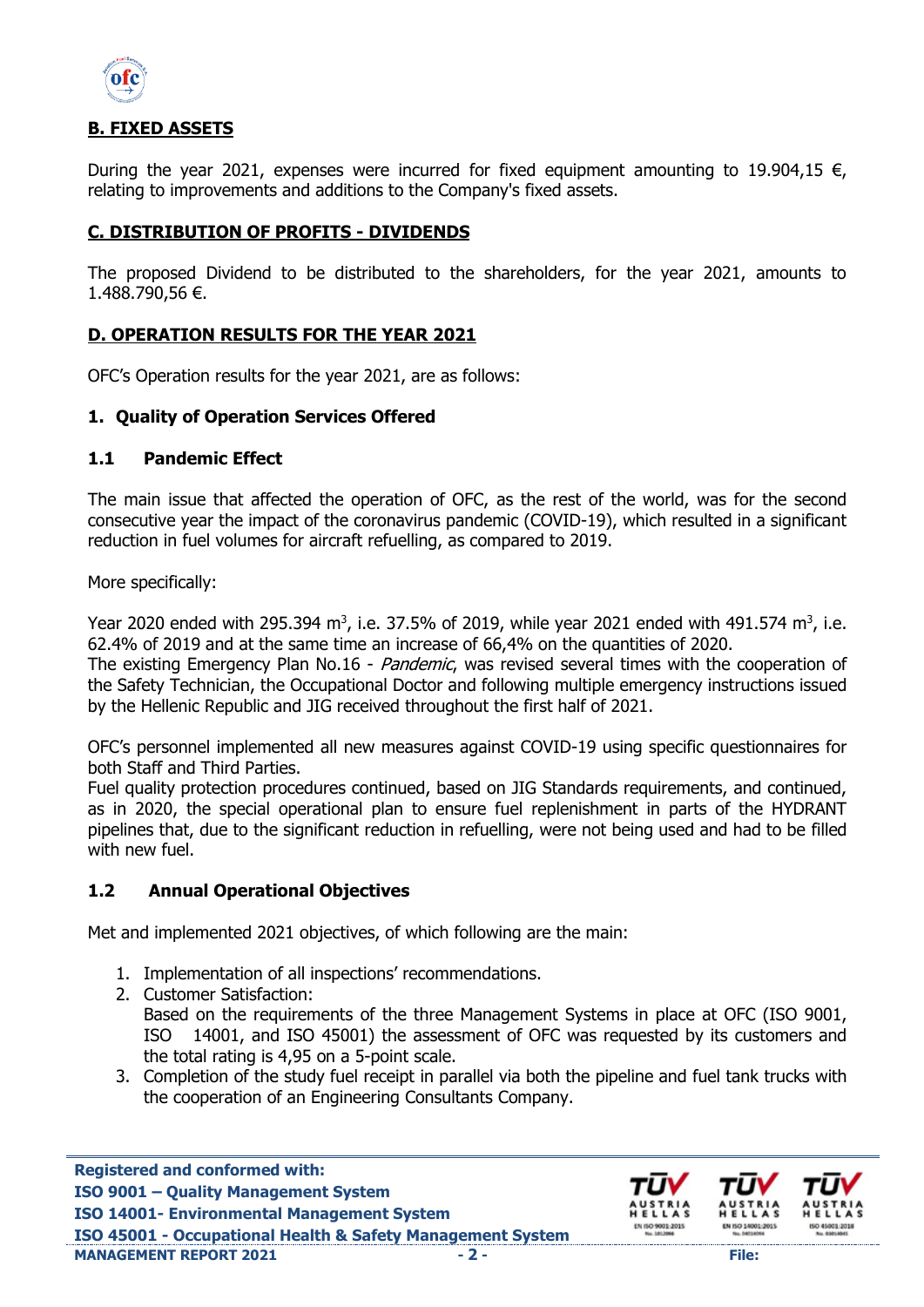

- 4. Revision of all Operating Instructions and Maintenance as well as the Instruction Forms with new coding and separation by category (e.g. Receipt, Storage, Distribution, Equipment, etc.), additional enrichment of the Management System with new Work Instructions and further improvement of old Work Instructions and Forms. The above extensive project was implemented with the participative work of a large percentage of OFC Staff.
- 5. Achieve the ability to automatically collect statistics through the installed Database to manage all the requirements of Operation and Maintenance work, as well as the performance of Security issues.
- 6. Launch of materials' warehouse electronic management. It is scheduled to be completed in 2022.

# **1.3 Fuel Quality (JIG)**

Uninterrupted aircraft refuelling meeting JIG specifications, despite the reduced aircraft refuelling quantities due to the pandemic. All facilities were maintained in full operation and a monthly HYDRANT FLUSHING was performed at Loop F due to the reduced fuel pits use for aircraft refuelling during the first half term.

### **1.4 Execution of Operations and Maintenance Budget**

Operations & Maintenance expenses amounted to 239,428 € compared to 587,400 € of the annual budget, i.e. 40.76% of the budget following the application of a rapid reduction of expenses due to the pandemic.

## **1.5 Training**

The annual training program was executed in full.

Training hours amounted to 709, of which  $124,5$  by  $3<sup>rd</sup>$  parties (Safety Engineer and AIA's Fire Department).

The training hours were distributed as follows:

- Health Safety Environment: 37%
- Operations (fuel distribution and quality controls): 18%
- Automation systems: 11%
- Maintenance: 11%
- Technical issues: 6%
- Management Systems (ISO): 17%

## **2. SAFETY, HEALTH, ENVIRONMENT:**

### **Main results:**

**2.1** No human accident.

### **2.2 Fire exercises**

### **2.2.1 Unannounced Fire Exercises**

Due to the pandemic it was not possible to carry out the annual large-scale fire exercise. Only two (2) unannounced fire exercises were conducted following telephone communication with AIA's Crisis Manager, which were performed on 3/6/2021 and 14/12/2021 with excellent readiness results.

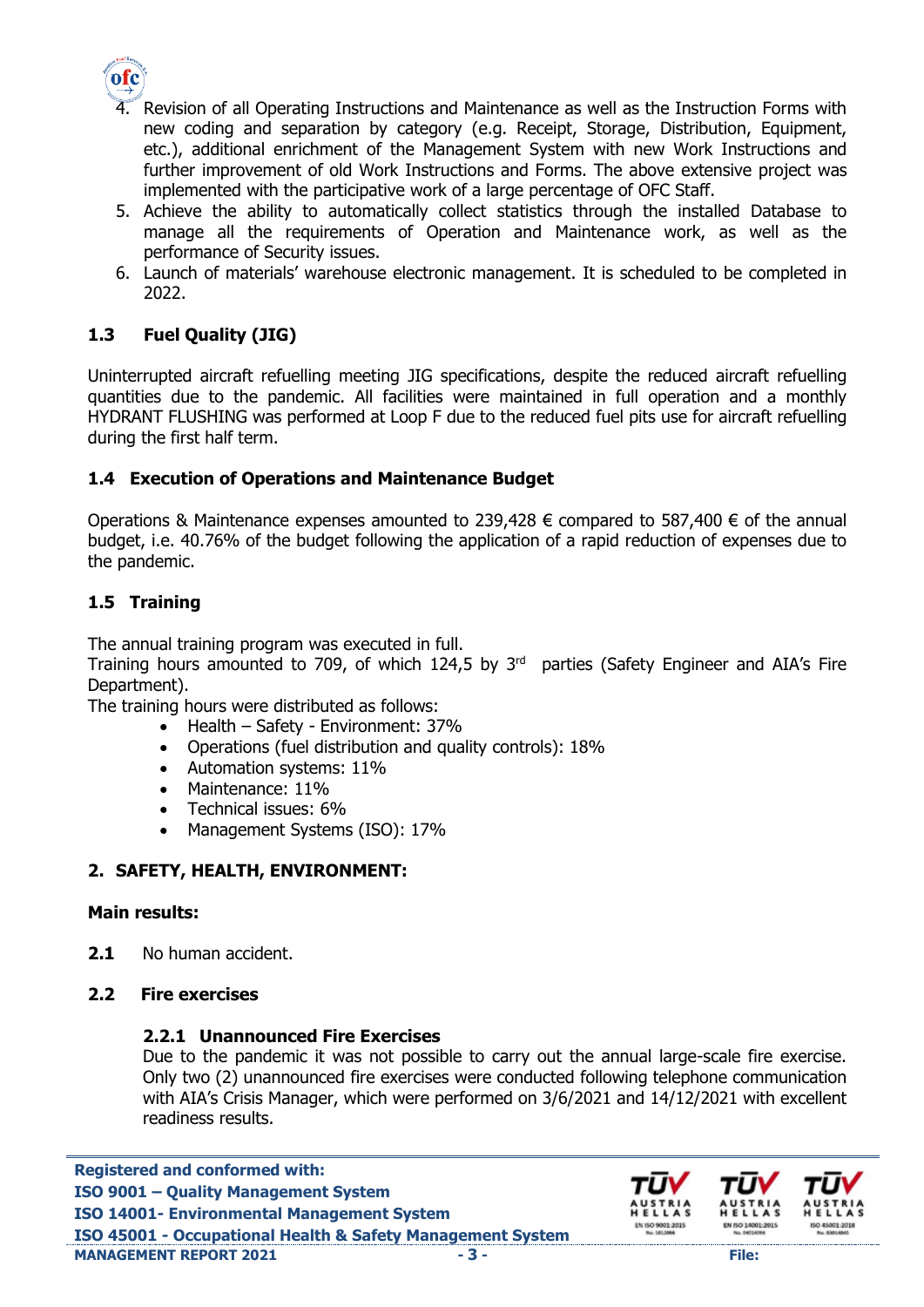

### **2.2.2 Joint Fire-Safety Exercise with SAFCO**

On 8/12/2021, a fully successful joint fire-safety exercise was carried out with the into-plane company SAFCO.

## **2.3 Safety Day**

The scheduled annual Safety Day with the participation of OFC's personnel, using audio visual material provided by "SHELL & MOH AVIATION" took place on 15/9; as every year, it was of particular interest and contributed significantly to further improving the safety culture of OFC.

- **2.4** Business Risk Assessment review (part of JIG's Common Processes and Best Practices) with the participation of OFC's employees.
- **2.5** Record of 37 improvement suggestions (unsafe conditions, actions, near misses, etc.).
- **2.6** Ensuring analysis results of all underground and surface water, as well as of monitoring wells (apron and oil separator) within the limits of the respective legislative provisions.
- **2.7** Achievement of a very high recycling rate, 67,73 %.

### **3. EXTERNAL INSPECTIONS**

The following inspections by external parties were performed:

- **3.1 IFQP** (IATA Fuel Quality Pool) Inspection, on 6/7/2021, with excellent results, zero findings and very constructive comments.
- **3.2 JIG**, on 20/10/2021, with zero findings.
- **3.3 ISO Systems Recertification** (9001, 14001, 45001) on 14/7/2021, with zero findings for non-compliance.

### **4. FUEL STOCK MANAGEMENT**

The 6-monthly Fuel Stock audit by Customs at OFC resulted in a surplus of 82,591 litres over a total of 491,574,314 litres of fuel transferred to aircraft, i.e. 0.017%, which is significantly less than the 0.1% limit set by the JIG for JET A-1.

### **5. ADDITIONAL RESULTS AND SERVICES**

#### **5.1 Participations in Conferences, etc.**

#### **5.1.1 JIG and ΙΑΤΑ Conferences:**

Due to the pandemic, several JIG and IATA Webinars were held and attended by OFC, with the participation of OFC employees. JIG, in particular, provided several webinars due to the revision of the JIG Standards (JIG 2, Issue 13 - September 2021).

**5.1.2** OFC's active participation in 2 JIG committees (through teleconferences):

• Common Processes and Best Industry Practices

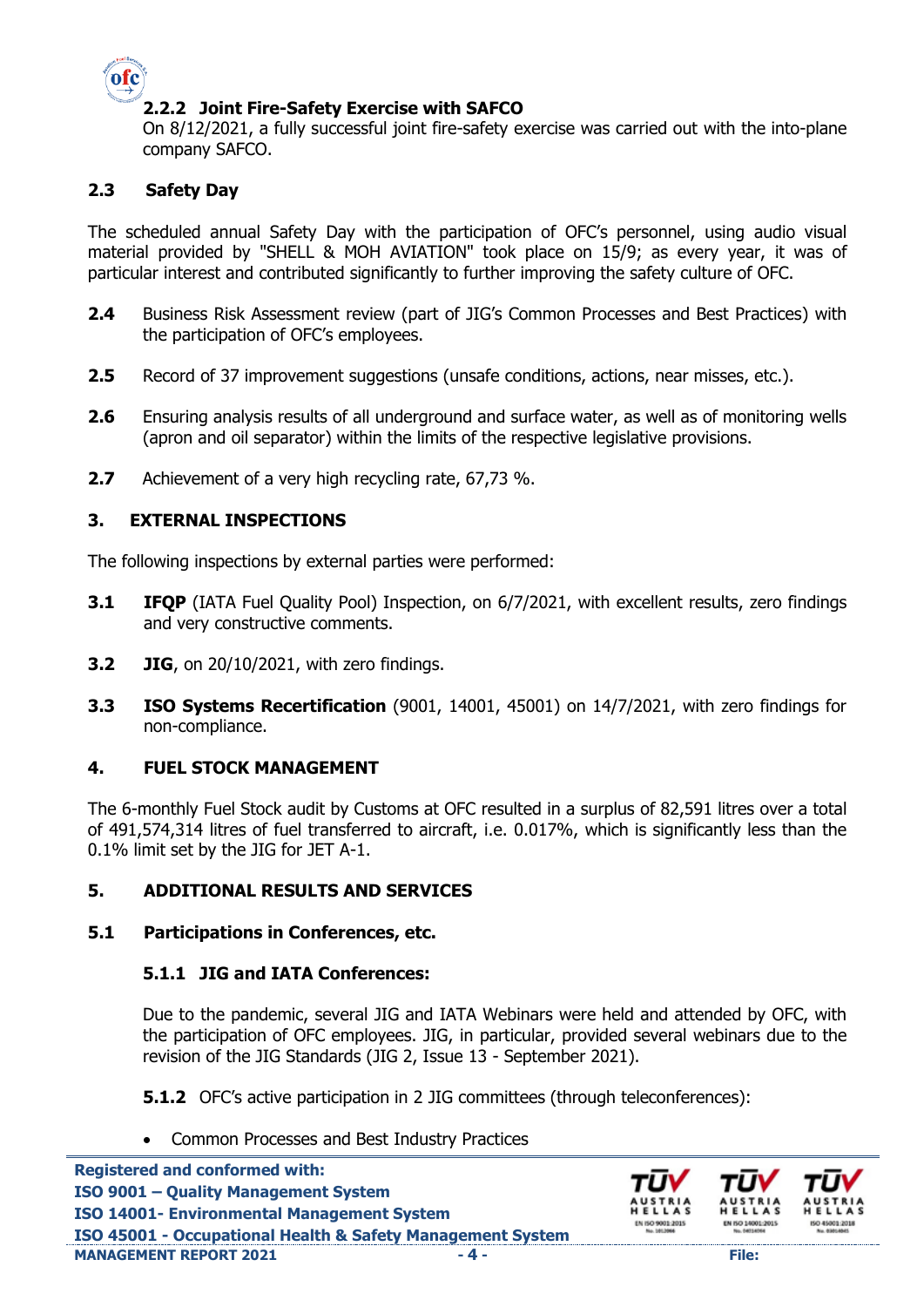

 HSSE, with particular proposals for the revision of JIG's (Issue 3) HSSE MS Management System.

**5.1.3** OFC's active participation in AIA's Airport Safety Committee and AIA's Crisis Management Committee via teleconferences.

### **5.1.4 Provision of Services to AAFPC**

OFC continues to provide technical services to AAFPC for the maintenance of MF filters and other equipment at the Pipeline Fuel Receiving Station.

## **5.1.5 Provision of Services to AIA (Area 21Β)**

OFC continues to provide technical services to AIA and specifically to Area 21B (JET A-1 section), in order to meet JIG Standards requirements.

### **5.1.6 ESG (Environmental, Social and Governance)**

OFC, as a member of MOTOR OIL Group, is committed to operating responsibly by participating in the Group's Sustainability and ESG strategy. The results of the above strategy are presented in detail in the annual Sustainability Development Report of the Motor Oil group, which has been prepared according to GRI standards and has been audited by external licensed Auditors.

### **Ε. PENDING COMPANY LITIGATIONS AND PENDING COMPANY CASES**

There are no pending claims of third parties against the Company, from which it is estimated that financial charges may arise in the year 2021.

### **F. FINANCIAL RISK MANAGEMENT**

The Company's Management has thoroughly evaluated the impacts in managing financial risk that may arise due to the general situation of the business environment in Greece. In general, as mentioned below in the management of individual risks, it does not consider that any negative developments in the Greek economy will significantly affect the smooth operation of the Company. Regarding the COVID-19 pandemic, the Company's Management considers that the Aviation Fuel (JET A1) Storage and Distribution sector is part of those business categories that significantly got ahead the negative effects of the previous year whereas this year the effects of COVID 19 are expected not to affect the course of the company's operations. Aircraft fuel consumption is expected to increase compared to the initial forecast of fuel volume to be handled during the current year. However, at this stage this positive effect cannot be quantified.

The Company has taken all necessary measures, primarily aiming to protect the health of its employees and at the same time, as far as possible, ensuring the smooth continuation of its productive operations.

#### a. Capital Risk Management

The Company manages its capital to ensure that it remains viable. Under the current Concession Agreement existing between the Company and AIA which has been extended until 30/4/22, on one

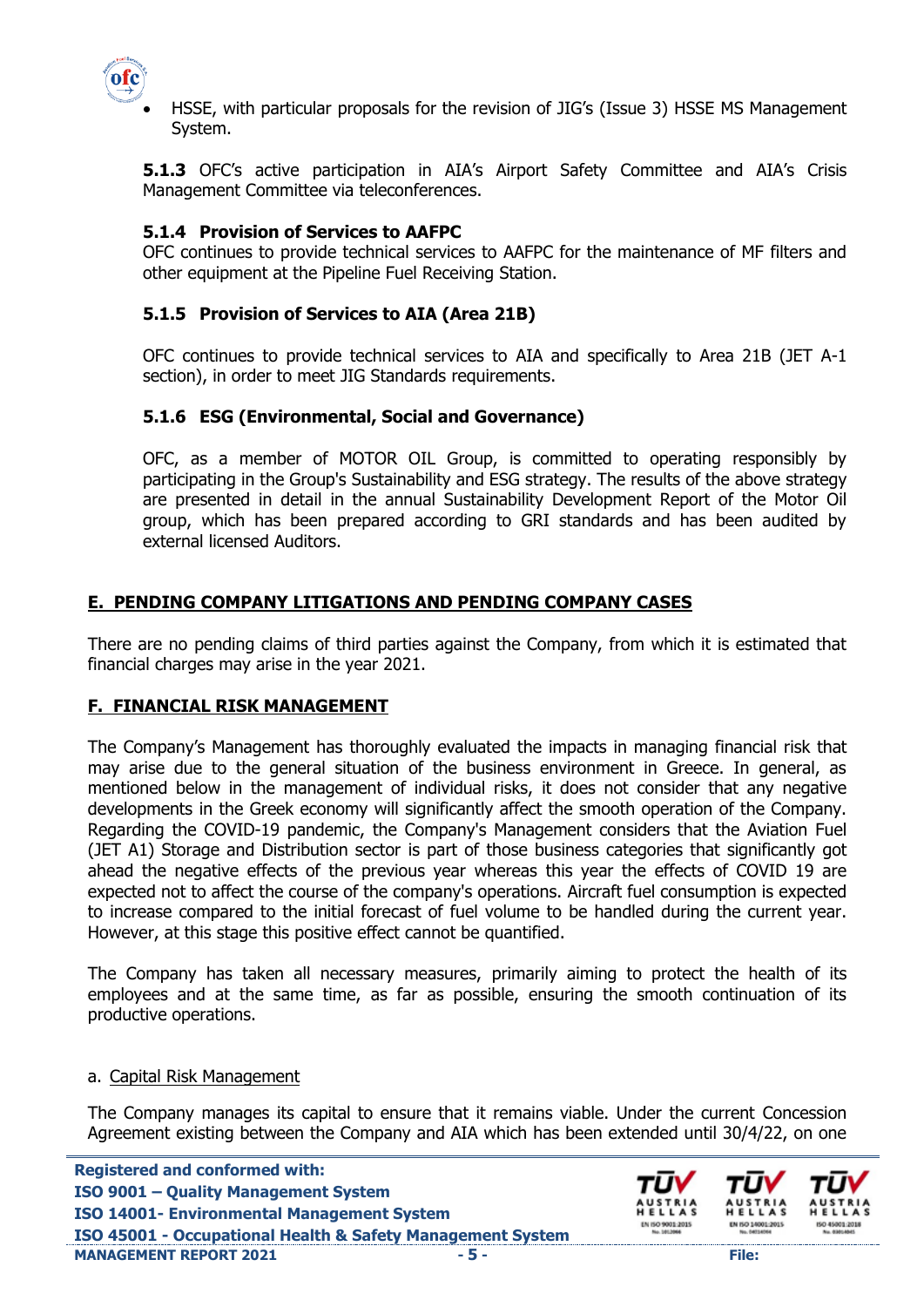

hand, the share capital of the Company is fully ensured and is gradually saved up in a dedicated bank account, in order to be attributed unchanged to the Company's shareholders at the Concession's expiry date, and on the other hand, the Company's annual returns in the form of dividends are also ensured, provided that the Company meets its contractual obligations towards AIA, which up to date is fully achieved.

### b. Financial Risk Management

The Company does not engage in financial instruments transactions, including financial derivatives, for speculative purposes. On the contrary, it ensures the maximum possible return on cash, through deposit rates at zero risk.

#### c. Credit Risk

The Credit Risk of the Company concerns mainly receivables from customers and other receivables and is considerably limited because:

- Cash is deposited in branches of the National Bank of Greece, in Greece and abroad, which is considered one of the most reliable Greek banks.
- The Company has a significant concentration of its assets, a good percentage of which regards a limited number of customers.
- The Company has signed contracts defining transactions with its customers, according to which collection of receivables is realized simultaneously with the completion of services provided per month.
- The Company receives Bank Letters of Guarantee from its customers, to ensure its assets equal to at least double their monthly debt.

### d. Liquidity Risk

There is no liquidity risk because of the high level of cash balance available in the Company's bank accounts.

### **G. KEY FINANCIAL RATIOS (Compared to previous year)**

The comparative figures of the Company for the year 2020 have been revised by the change brought about by the change of the accounting policy of IAS 19.

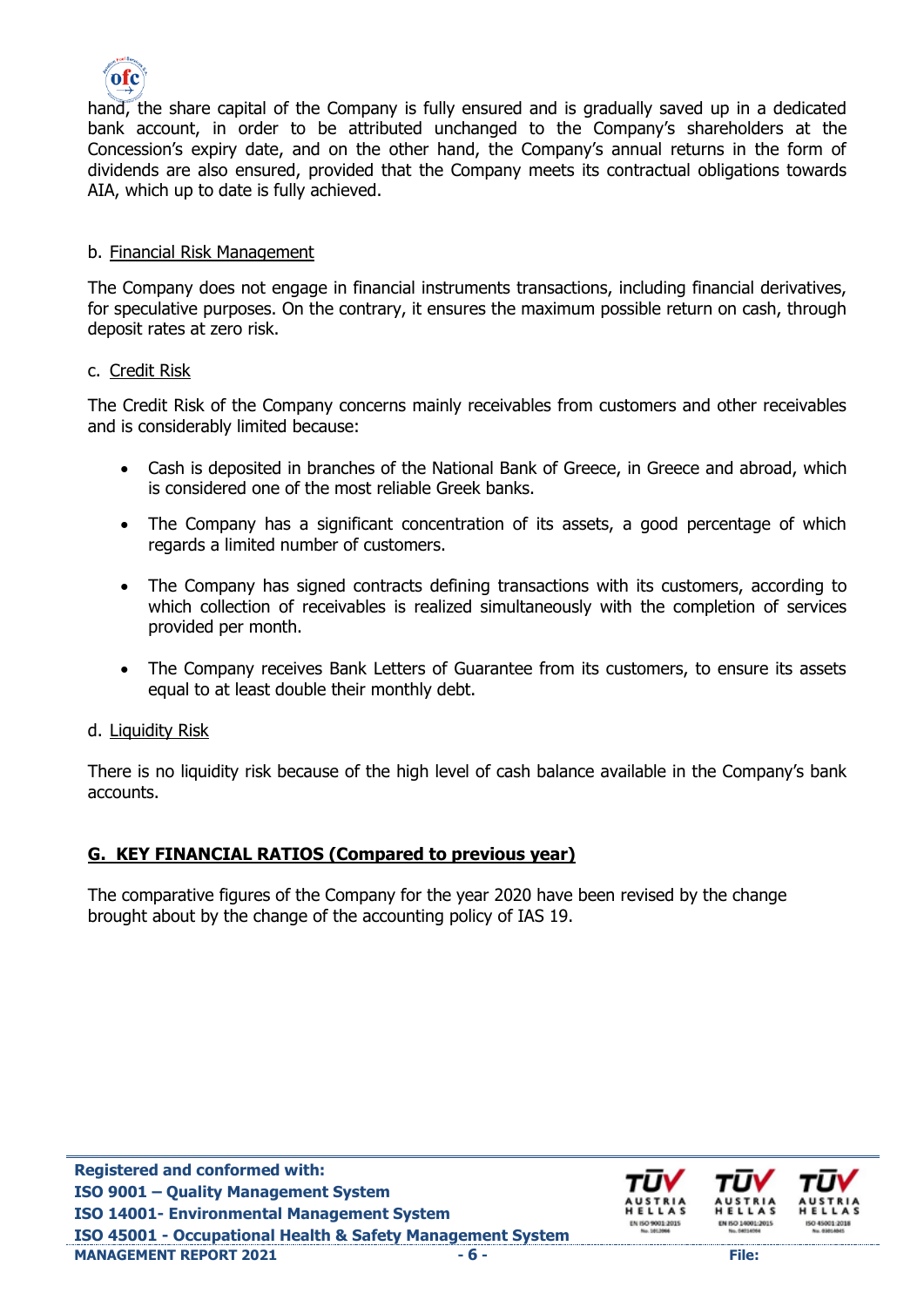

|    |                              | 2021    | 2020<br><b>*Restated</b> |
|----|------------------------------|---------|--------------------------|
|    |                              |         |                          |
|    |                              |         |                          |
|    | <b>Current Assets</b>        | 92,86 % | 79,31 %                  |
|    | <b>Total Assets</b>          |         |                          |
| 2. |                              |         |                          |
|    | <b>Tangible Fixed Assets</b> | 7,14 %  | 20,69 %                  |
|    | <b>Total Assets</b>          |         |                          |
|    |                              |         |                          |

The above-mentioned ratios show the proportion of capital that has been allocated in these two categories.

| 3. | Equity<br><b>Total Liabilities</b>                                   | 1.171,45 % | 2.516,20 % |
|----|----------------------------------------------------------------------|------------|------------|
| 4. | <b>Total Liabilities</b><br><b>Total Liabilities &amp;</b><br>Equity | 7,87 %     | 3,82 %     |
| 5. | Equity<br><b>Total Liabilities &amp;</b><br>Equity                   | 92,13 %    | 96,18 %    |
| 6. | <b>Current Assets</b><br><b>Short-Term Liabilities</b>               | 1.401,31 % | 3.050,86 % |

Depicts the general Company liquidity, i.e., the percentage by which current assets can cover for short term liabilities.

7.

Cash Short-Term Liabilities 1.380,98 % 2.915,34 %

Depicts the special liquidity of the Company. It determines whether the maturing liabilities are covered at a given time (31.12.21) by Company Cash.

#### **RETURN ON EQUITY RATIOS:**

8.

Net Income before taxes Equity

9,94 % -18,88 %

**Registered and conformed with: ISO 9001 – Quality Management System ISO 14001- Environmental Management System ISO 45001 - Occupational Health & Safety Management System MANAGEMENT REPORT 2021 - 7 - File:**

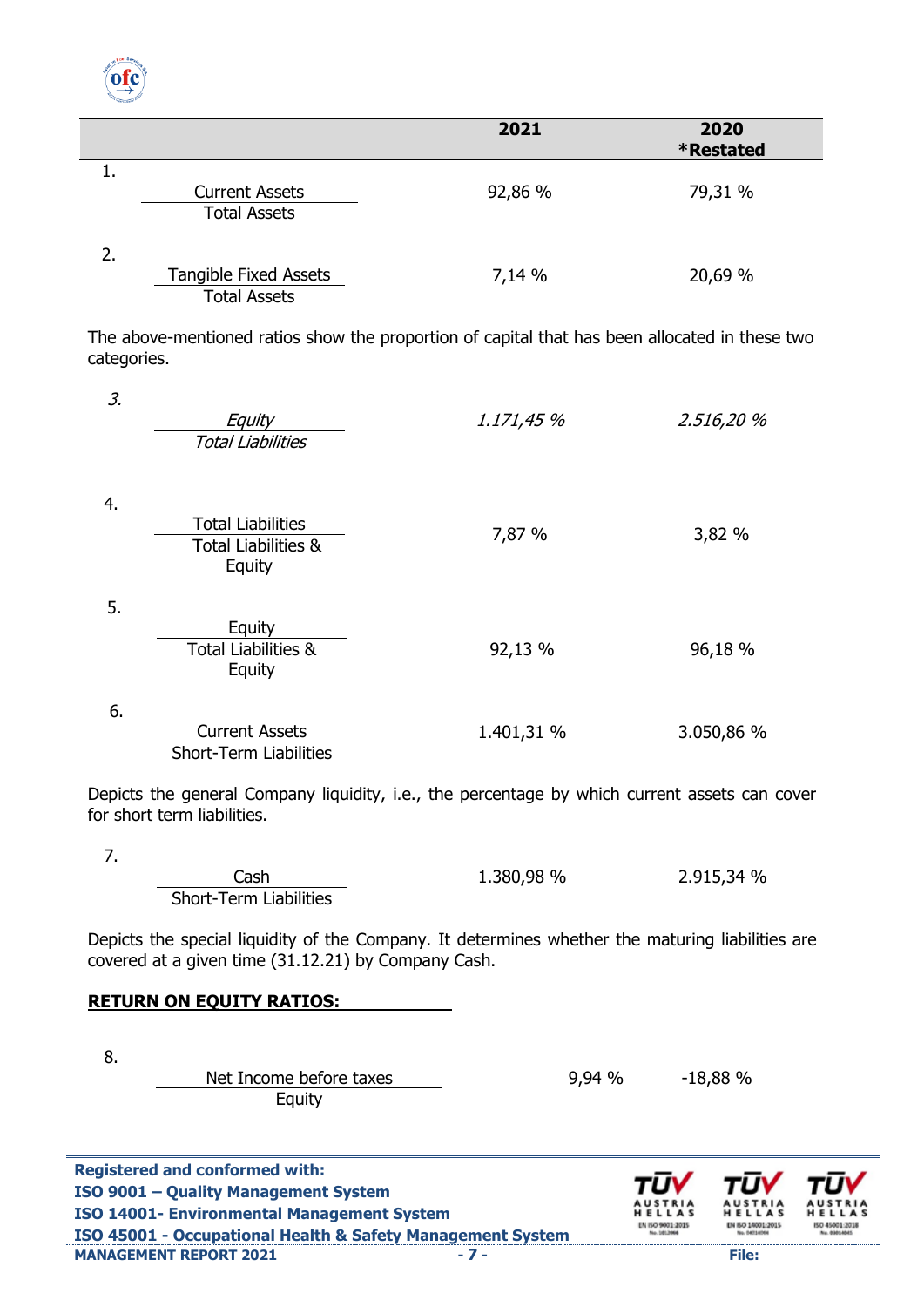

|     |                                                          | 2021    | 2020<br><b>*Restated</b> |  |
|-----|----------------------------------------------------------|---------|--------------------------|--|
| 9.  |                                                          |         |                          |  |
|     | Gross Income                                             | 19,79 % | $-39,78%$                |  |
|     | Sales Inventory & services                               |         |                          |  |
| 10. | <u>Net Profit Margin Ratio:</u>                          |         |                          |  |
|     | Net Profits (before taxes)<br>Sales Inventory & Services | 17,05 % | $-65,88%$                |  |

The above-mentioned ratios depict the Company's gross and net profit margin. The higher the ratios, the better is the Company's financial position, in terms of profit.

| <b>MANAGEMENT POLICY RATIOS:</b>                                   |                   |                   |  |
|--------------------------------------------------------------------|-------------------|-------------------|--|
|                                                                    | 2021              | 2020              |  |
| 11. Debtors' Ratio:                                                |                   |                   |  |
| <b>Trade Receivables</b><br>Sales on credit (Inventory & Services) | X 360             |                   |  |
|                                                                    | 14,18 days (2021) | 30,17 days (2020) |  |
|                                                                    |                   |                   |  |

12. Creditors' Ratio:

Trade Payables<br>Purchases on credit (Inventory & Services) X 360

37,56 days (2021) 40,62 days (2020)

The above-mentioned ratios depict Company credit policy towards customers and suppliers.

## **Η. ANTICIPATED COURSE OF THE COMPANY IN 2022**

For the current year, there has been a forecast for fuel volume to be handled through the facility of approximately 550.000 m<sup>3</sup>, while the fuel volume transferred in 2021 was 491.574,31 m<sup>3</sup> respectively.

This forecast was based on the gradual market normalization due to the COVID-19 pandemic. The above forecast is expected to be revised upwards depending on the evolution of the phenomenon and the change in the market trend.

The Throughput Fee for the year 2022 will remain at 10,00  $\epsilon/m^3$ , plus 5,07  $\epsilon/m^3$  AIA Airport Fee, or a total of 15,00  $\epsilon/m^3$ , including rent in favor of AIA (AIA Rental Fee).